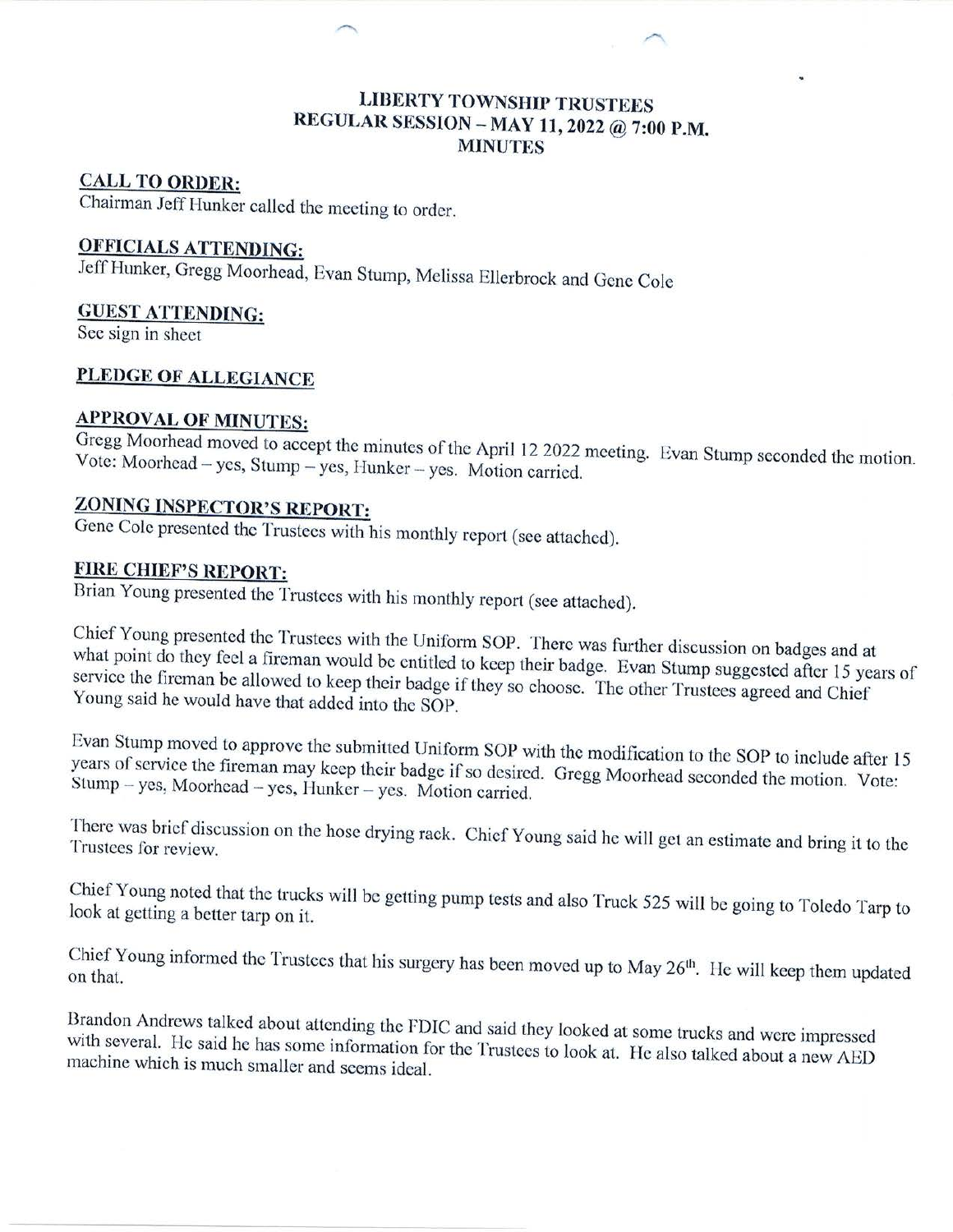Jeff Hunker asked Chief Young what the department intentions are with the money raised by the reverse raffle that was held. Chief Young said the Association needs to meet and figure out what they would like to use it for. The Association would like to hold a family fun day or a pancake breakfast for the residents of the township possibly.

Discussion on the murals proposed for the fire department. The Trustees said maybe the Association could pay for half of the cost of having those done. The Trustees asked for a new estimate to be done for the bay area and they would discuss again.

Some further discussion was had regarding policy SOP's for the fire department. In regards to inactive members and training and testing reimbursement policies. Chief Young is going to check with some other departments to see how they handle some of these things and report back.

#### **COMMITTEE REPORTS**

None

#### **COMMUNICATIONS:**

#### **Oral Communications:**

Mark Kowalski, Liberty Benton Superintendent, was present to give an update the school progress. He stated that there will be an online auction starting and will go through May 18<sup>th</sup>. The high school offices will be moving to the middle school on June 6<sup>th</sup>. Mr. Kowalski said that the graduation will be held in the stadium and the rain location is Gateway Church. He stated that the project is on schedule.

#### **Written Communications:**

The following items were circulated: Flyers from Kalida Truck Letter from National Lime & Stone Co regarding pricing Letter from Fifth Third Bank regarding account updates Letter of termination with Volunteer Energy **Grassroots Clippings Newsletter** Flyer from Streacker Tractor Ohio Township News Magazine

#### **OLD BUSINESS:**

Gene Cole is going to contact Scott Belcastro with Treble to see where we are at with the aggregate program.

TR 128- Schoonover crossing-work is done and is working good.

Gene Cole said he was going to talk with Scott Hartman on Gleneagle. The township agreed to pay some of the cost to fix his drainage issue but need to talk to him about his bills he turned in. The township did not agree to pay for his driveway repairs. Gene Cole will contact Mr. Hartman regarding this matter.

Discussion was held regarding insurance and the need to increase our coverage to replacement costs on the vehicles. Jeff Hunker said he would contact OTARMA for some advice on getting this done.

Gene Cole said he got a quote for plow truck and he was told it would be a year and a half out.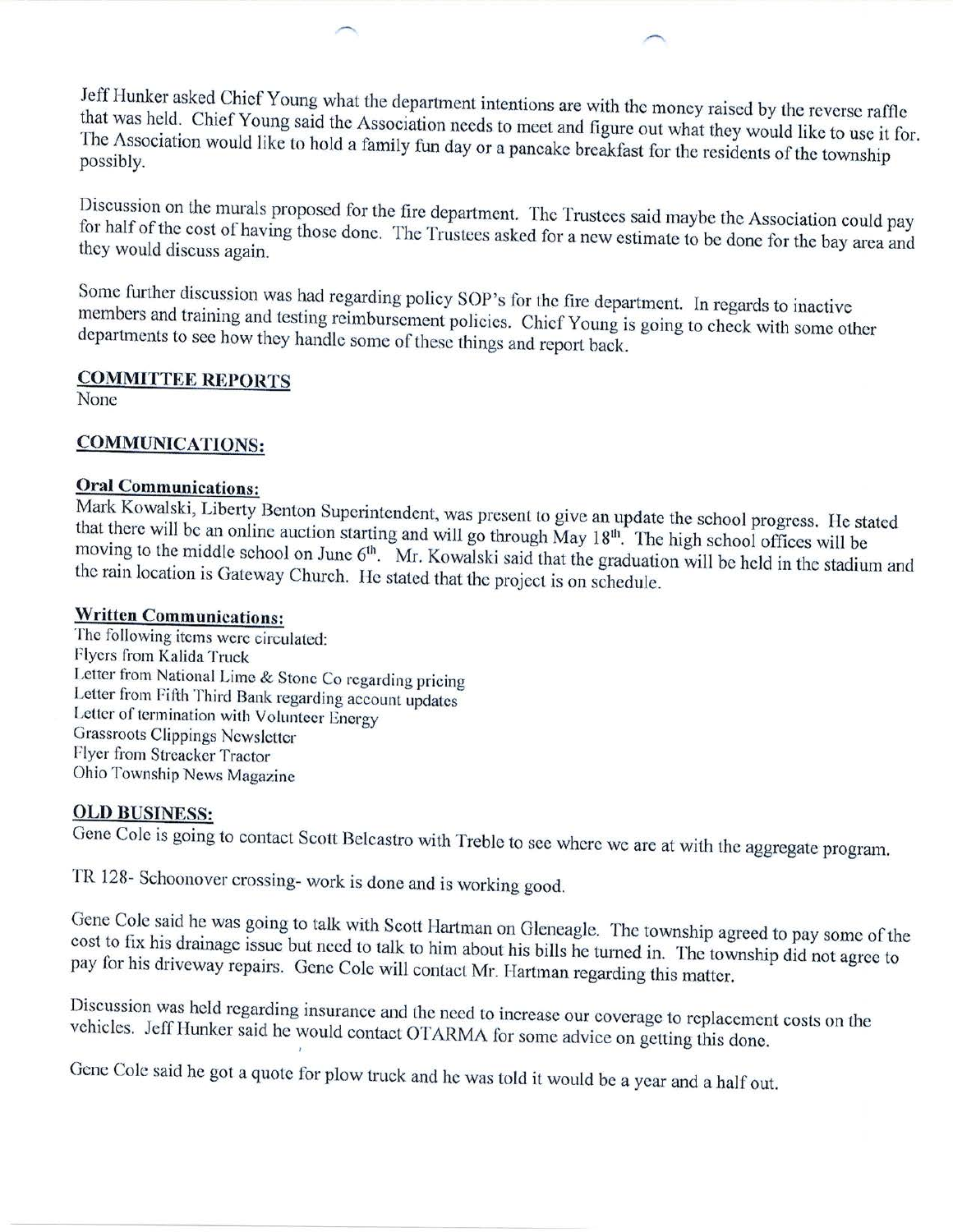#### **NEW BUSINESS:**

Gene Cole said he got a quote from M & B Asphalt on the front parking lot. This quote is good only if M & B Asphalt get the County job.

Greg Moorhead moved to approve the paving of the front parking lot per the quote provided by M & B Asphalt. Evan Stump seconded the motion. Vote: Moorhead - yes, Stump - yes, Hunker - yes. Motion carried.

Received the report from Premier Patching Inc. to review. The Trustees are going to review this and discuss at the next meeting.

Jeff Hunker discussed the need for some legal advice/guidance regarding annexation. Mr. Hunker contacted Albers and Albers Attorneys-at-Law as recommended by the Ohio Township Association. Mr. Hunker also spoke with Cindy Land, Hancock County Prosecutor, and she agreed that this would be a good idea and would like to be included in talks as well. Jeff Hunker stated that there are a lot of questions when it comes to annexation that we just need answers to before it is too late.

Gregg Moorhead moved to retain Albers and Albers Attorneys-At-Law to assist in these matters. Evan Stump seconded the motion. Moorhead -- yes, Stump -- yes, Hunker -- yes. Motion carried.

Evan Stump mentioned checking into a Community Demo Grant. He said he learned about this at the Township Conference and it could possible save the taxpayers and the school some money when it comes to demolishing the old Liberty Benton School.

Evan Stump also asked about the range of the tornado sirens. He suggested contacting Capital Electronics Inc. and looking into any grants for this.

Discussion followed regarding starting the process of looking at fire trucks and figuring out what the needs are. The truck committee with begin to work on getting some trucks to look at.

# **FINANCIAL BUSINESS:**

Monthly financial reports were distributed to the Trustees.

Gregg Moorhead moved to adopt Resolution #13-2022, Authorizing payment of purchase orders. Evan Stump seconded the motion. Vote: Moorhead - yes, Stump - yes, Hunker - yes. Motion carried.

Gregg Moorhead moved to authorize the Fiscal Officer to prepare warrants to pay the Township bills. Evan Stump seconded the motion. Vote: Moorhead - yes, Stump - yes, Hunker - yes, Motion carried. See attached warrant register for bills that were paid.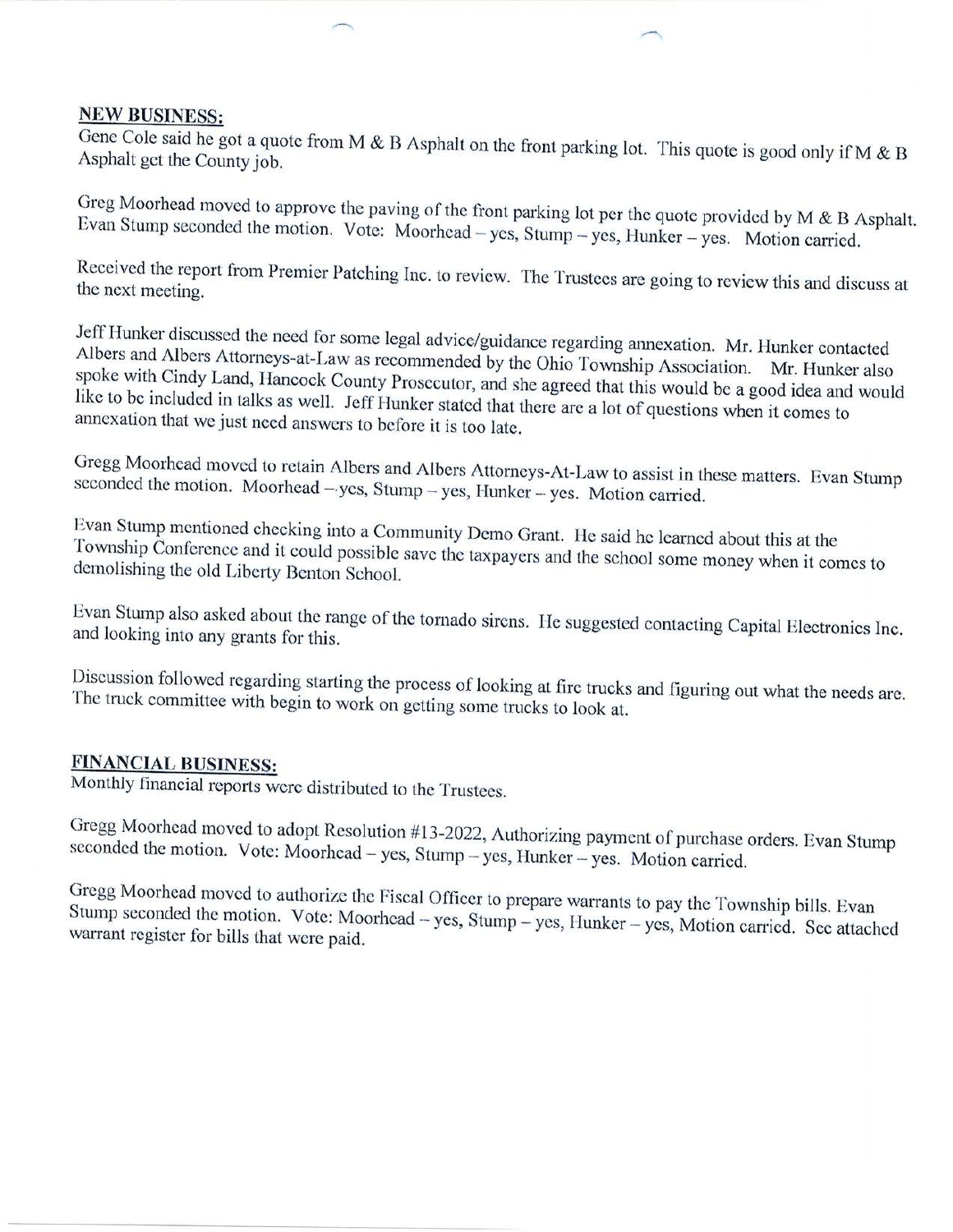# **ADJOURNMENT:**

With no further business before the Trustees, Jeff Hunker moved to adjourn the meeting at 10:20 pm.

# ATTEST:

Milima Ellubral

Melissa Ellerbrock, Fiscal Officer

Evan Stump, Trustee

unku

Jeff Hunker, Chairman

Hage Moorlead<br>Gregg Moorhead, Vice Chairman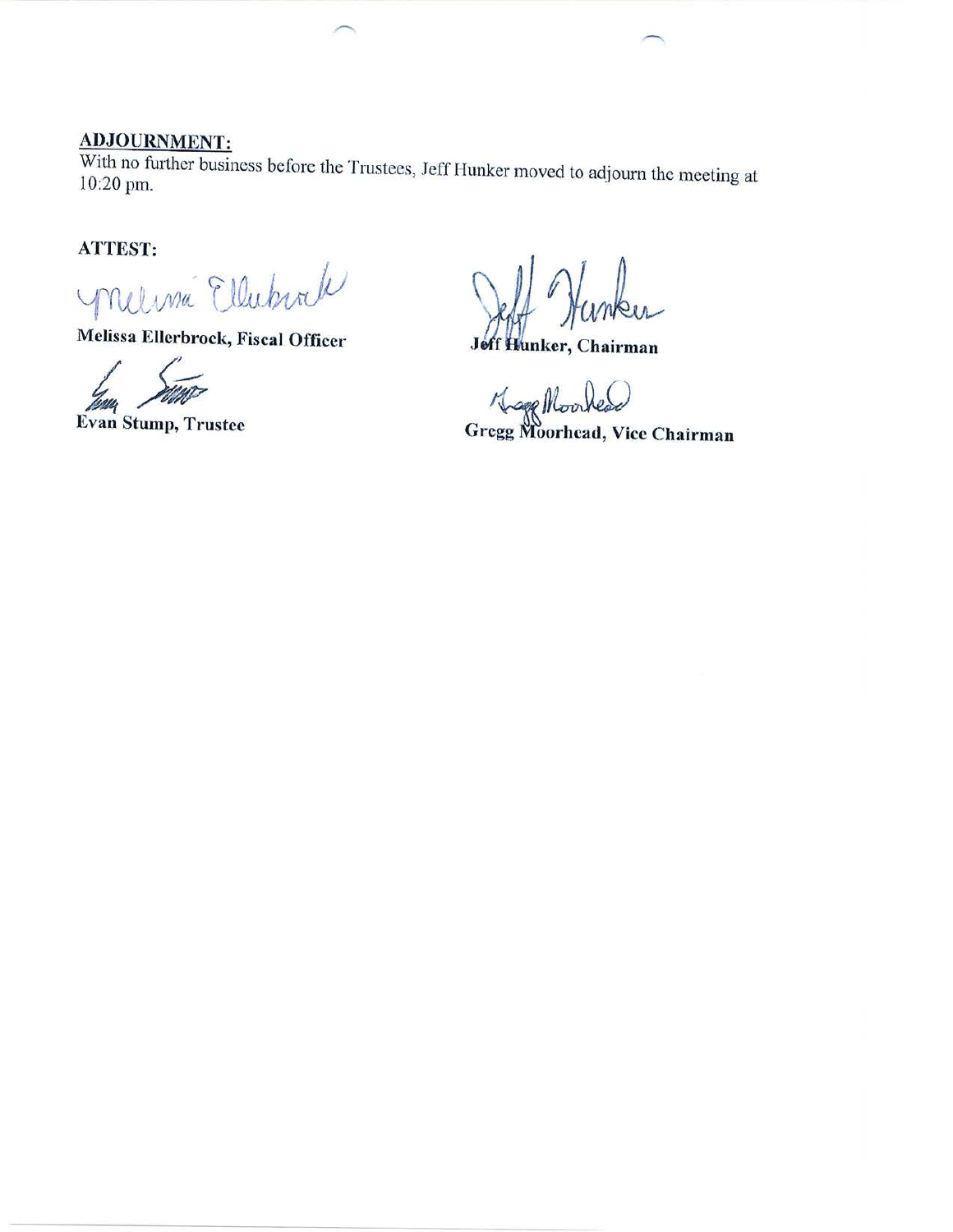

Fire Department Headquarters:

9975 TR # 89 Findlay, Ohio 45840

# **Liberty Township Trustee's May 2022 Report**

Fire Calls April - 35  $Medical-26$ Injury Accidents  $-3$ 

Total Calls to date 2022 - 122 Fire Calls - 1 (Allen Twp) Other  $-5$  (Coverage and calls for Allen Twp and Jenera)

Old News - Reverse Raffle - Great Night. Met Goal. Ladies Auxiliary did a GREAT JOB!

- 2021 Turn Out gear has arrived.  $5\frac{1}{2}$  sets. Evaluating what is needed for next round.
- Uniform shirts, badges, name tags and collar brass have arrived and started handing out. Fitting for uniform pants will be Wednesday, May 18<sup>th</sup> at 6:30p.
- Still need Trustee's approval or denial of murals. Need approval for money.
- Asst. Chief Andrews has put out sign up sheet for those who want gas payment for past 6 months. He is working with Melissa on that.
- County Chiefs have voted and agreed to do 5 year agreement for I AM RESPONDING. Lee Swisher is finalizing the numbers and whether County Commissioners are will to pay for portion. Cheaper to do 5 yr. instead of 3 yr.

New News - We have been invited to do train extrication training with Blanchard Twp this Saturday at noon. Good chance to use new tools.

- Want to acknowledge members of department who responded to a CO calls. Found a leak and kept a potential issue from occurring. Family showed appreciation and brought pizza for firefighters at monthly business meeting.
- Night of Tornado went as well as can be expected. Good response. Good showing of trucks in township.
- Uniform SOP written and needs approval. Opinion on badges from trustee's.
- I have asked Macen Degranges from Millstream career center to give me a price on a hose drying rack. Will be made by students. We only pay for materials.
- Received Licenses for the 4 new radios. P&R will do the programming. I have an agreement from City of Findlay to program their channel into our new radios.
- Waiting for pricing on Jump suits, gloves, helmets and other equipment from Atlantic Solutions rep.

Fire Department # 419-423-4247

Administration# 419-422-1330

E-mail: fighting500@aol.com

web: www.libertytwpfire.org